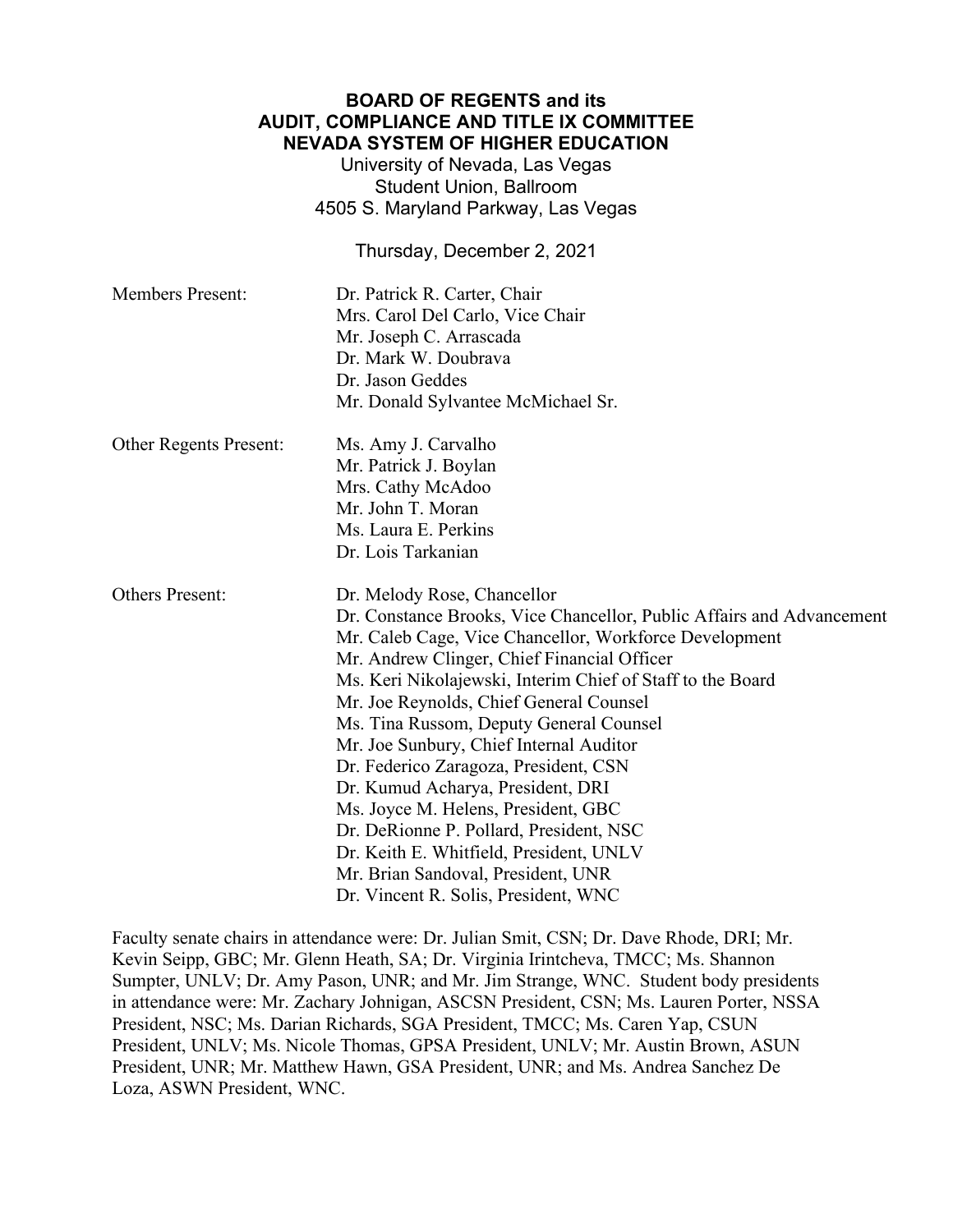Chair Carter called the meeting to order at 11:15 a.m. with all members present except Regent Doubrava.

- 1. Information Only Public Comment None.
- 2. Approved Consent Items The Committee recommended approval of the Consent Items.
	- 2a. Approved Minutes The Committee recommended approval of the September 9, 2021, meeting minutes. *(Ref. A-2a on file in the Board Office.)*
	- 2b. Approved Follow-Up: Foundation, GBC The Committee recommended approval of the follow-up response to the audit report of GBC Foundation for the period July 1, 2019, through March 31, 2020. *(Ref. A-2b on file in the Board Office.)*
	- 2c. Approved Follow-Up: Facilities Management, WNC The Committee recommended approval of the follow-up response to the audit report of WNC Facilities Management for the period July 1, 2018, through February 29, 2020. *(Ref. A-2c on file in the Board Office.)*
	- 2d. Approved Follow-Up: Hosting, UNR The Committee recommended approval of the follow-up response to the audit report of UNR Hosting for the period July 1, 2019, through June 30, 2020. *(Ref. A-2d on file in the Board Office.)*

Regent Geddes moved approval of the Consent Items. Regent McMichael seconded. Motion carried. Regent Doubrava was absent.

3. Information Only – Chair's Report – Chair Carter stated the quality assurance review would be heard today. The external reviewer was interested in the reporting lines of the Chief Internal Auditor to the Board of Regents.

Regent Doubrava entered the meeting.

## *(Audit Summary on file in the Board Office.)*

4. Approved – Internal Audit Department Quality Assurance Review, NSHE – The Committee recommended approval of the independent validator statement and selfassessment for the Nevada System of Higher Education Internal Audit Department for the period January 1, 2015, through December 31, 2020. *(Ref. A-4 on file in the Board Office.)*

Chief Internal Auditor Joe Sunbury reviewed the *Audit Summary* and *Ref. A-4* and noted Independent Validators agreed that the assessment "generally conforms" with professional standards and gave the following continuous improvement opportunities:

- Implementing suggested risk and control matrices during individual engagement planning
- Formal Code of Ethics annual acknowledgment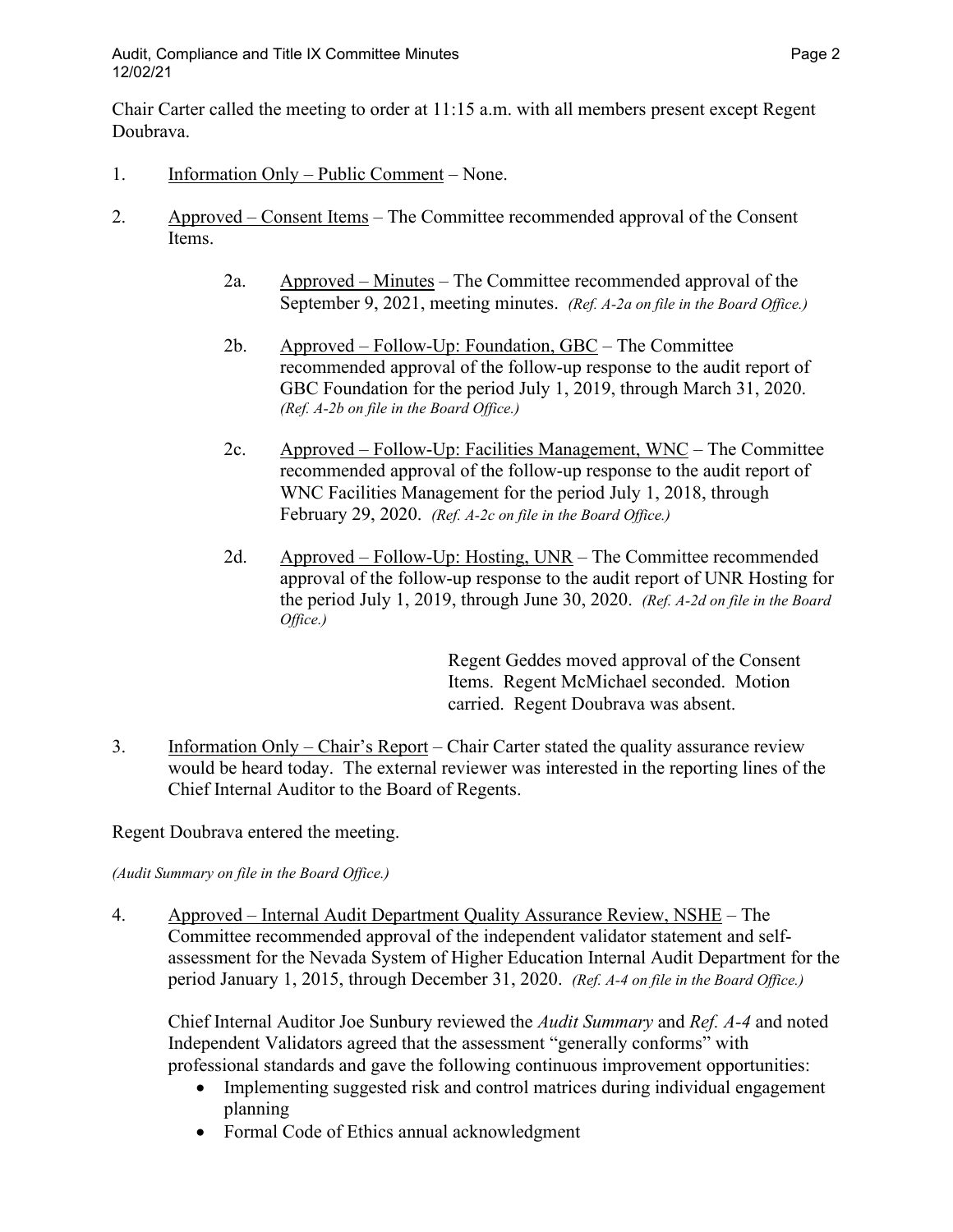4. Approved – Internal Audit Department Quality Assurance Review, NSHE – *(Continued)*

> Regent McMichael moved approval of the independent validator statement and selfassessment for the Nevada System of Higher Education Internal Audit Department for the period January 1, 2015, through December 31, 2020. Regent Geddes seconded. Motion carried.

5. Approved – Change in Leadership, UNR – The Committee recommended approval of the report and institutional response to the UNR Change in Leadership audit for the period July 1, 2019, through September 30, 2020. *(Ref. A-5 on file in the Board Office.)*

Chief Internal Auditor Sunbury reviewed the *Audit Summary* and *Ref. A-5* and recommended one control improvement suggestion related to an after-the-fact purchase order.

> Regent Geddes moved approval of the report and institutional response to the UNR Change in Leadership audit for the period July 1, 2019, through September 30, 2020. Regent McMichael seconded. Motion carried.

6. Approved – Hosting, WNC – The Committee recommended approval of the report and institutional response to the WNC Hosting audit for the period July 1, 2020, through June 30, 2021. *(Ref. A-6 on file in the Board Office.)*

Chief Internal Auditor Sunbury reviewed the *Audit Summary* and *Ref. A-6* and recommended management discussions related to insufficient hosting approval documentation.

Chief Internal Auditor Sunbury believed that with information available in Workday, there would be changes to how these audits are completed, such as a broader view of the System, a compare and contrast, and better data visualization.

> Vice Chair Del Carlo moved approval of the report and institutional response to the WNC Hosting audit for the period July 1, 2020, through June 30, 2021. Regent Geddes seconded.

Regent Geddes asked for clarification as to the information that will be used from Workday. Chief Internal Auditor Sunbury stated historically blind samples were used, but with Workday, auditors may be able to do a compare and contrast, such as where is the hosting spending coming from and the given institutions.

Motion carried.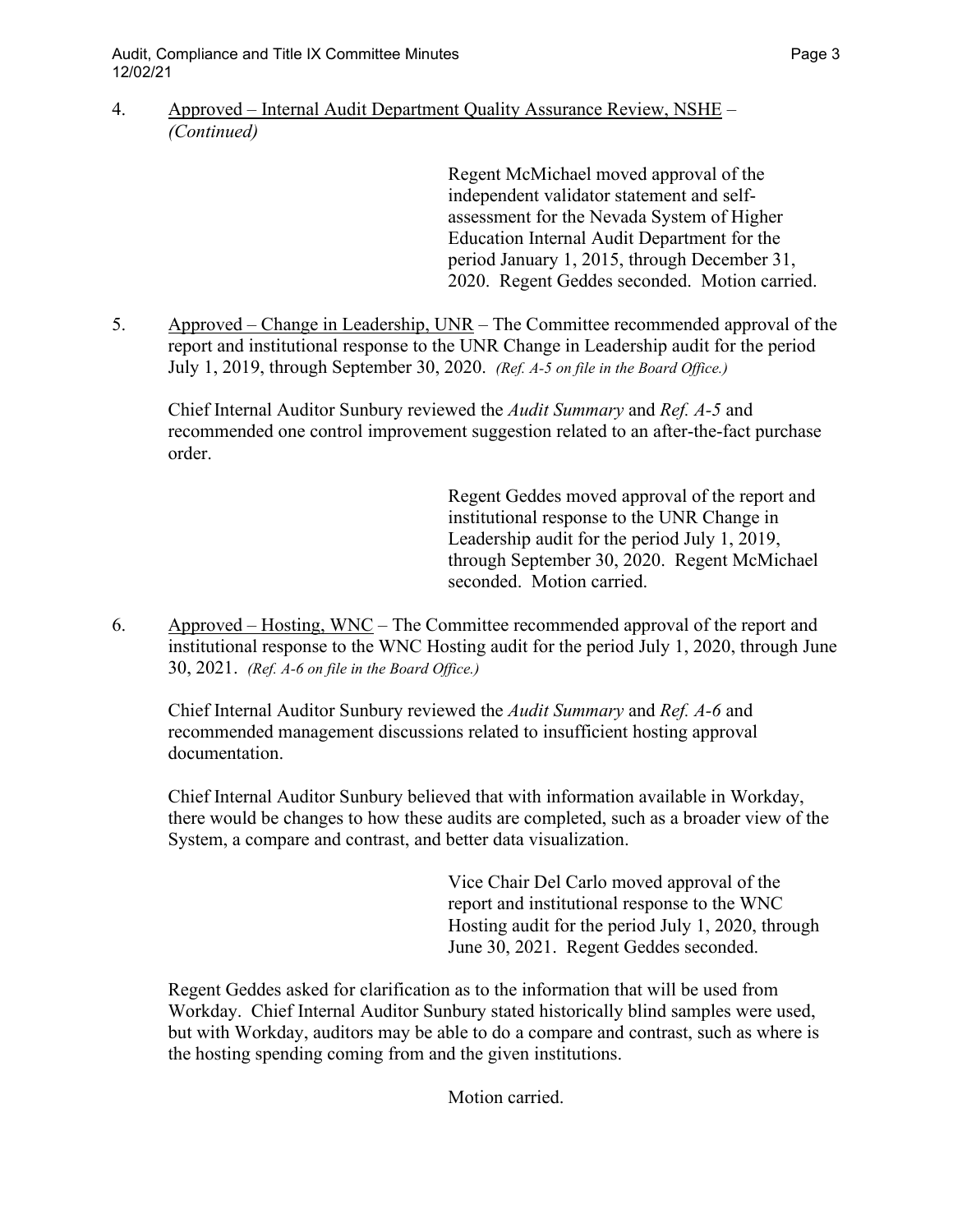Audit, Compliance and Title IX Committee Minutes **Page 4** and the Page 4 12/02/21

7. Information Only – Communications with those Charged with Governance, NSHE – Ms. Kim McCormick, Partner, Grant Thornton, LLP presented a report on Communications with Those Charged with Governance for the Nevada System of Higher Education for the year ended June 30, 2021. This is a report on communications related to the consolidated audit of the System and is required for compliance with the professional standards for CPA firms. *(Ref. A-7 on file in the Board Office.)*

Ms. McCormick reviewed *Ref. A-7* highlighting: audit timeline and scope; responsibilities; governance and management responsibilities; significant risks; significant risks and other areas of focus; major programs for Uniform Guidance Audit; areas of focus for Uniform Guidance Audit; technology support; COVID-19 pandemic; summary of uncorrected misstatements; summary of corrected misstatements on the Schedule of Expenditures of Federal Awards; other required communications; quality of accounting practices; internal control matters; use of the work of other auditors; uses of the work of others; commitment to promote ethical and professional excellence; and technical updates-GASB.

Ms. McCormick noted that Agenda Items 7 and 8 are marked draft because PEBP's audit was delayed. Once the information is received, the information will be validated, and the audit will be finished.

8. Approved – Uniform Guidance Audit Report and Financial Statements, NSHE – The Committee recommended approval of the NSHE Uniform Guidance Audit Report and Financial Statements for the year ended June 30, 2021*. (Ref. A-8 on file in the Board Office.)*

Ms. McCormick reported the Financial Statements are presented fairly in all material respects.

Ms. McCormick highlighted the Financial Statement findings:

- Internal control over the estimates of the fair value of alternative investments
- Internal control over the completeness and accuracy of the Schedule of Expenditures of Federal Awards

Ms. McCormick highlighted Federal Award findings:

- All repeat findings are listed in the reference material.
- The number of findings has decreased.

Regent McMichael moved approval of the NSHE Uniform Guidance Audit Report and Financial Statements for the year ended June 30, 2021. Vice Chair Del Carlo seconded.

Chief Internal Auditor Sunbury noted for historical purposes that Fiscal Year 2011 NSHE had 27 controlled deficiencies. Many improvements have been made, but NSHE is trending in the right way.

In response to a question from Chair Carter related to the fair evaluation of alternative investments, Ms. McCormick stated limited partners submit valuation data to NSHE with what NSHE's piece is valued. NSHE tries to anchor a part that has been validated which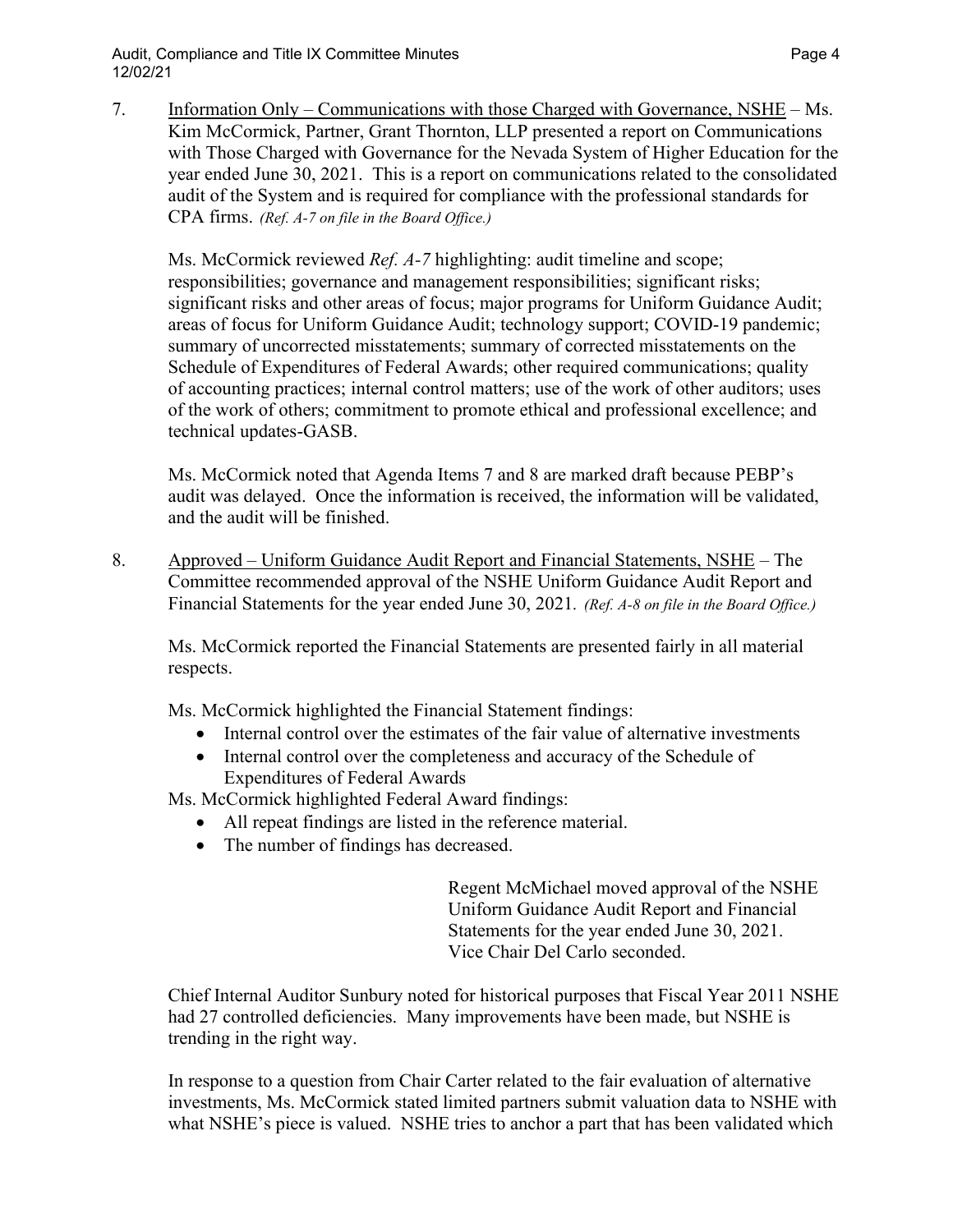## 8. Approved – Uniform Guidance Audit Report and Financial Statements, NSHE – *(Continued)*

is usually the annual Financial Statement audit of the partnership and then figure NSHE's percentage to get close to the valuation.

Motion carried.

9. Information Only – Communications with those Charged with Governance, University of Nevada, Reno School of Medicine Integrated Clincial Services, Inc. – Ms. Kim McCormick, Partner, Grant Thornton, LLP presented a report on Communications with Those Charged with Governance for the University of Nevada, Reno School of Medicine Integrated Clinical Services, Inc. for the year ended June 30, 2021, in line with requirements for compliance with the professional standards for CPA firms. *(Ref. A-9 on file in the Board Office.)*

Ms. McCormick reviewed *Ref. A-9* highlighting: values; responsibilities; governance and management responsibilities; audit timeline and scope; materiality; significant risks and other areas of focus; other required communications; quality of accounting practices; internal control matters; use of the work of other auditors; uses of the work of others; and commitment to promote ethical and professional excellence.

10. Approved – Financial Statements, University of Nevada, Reno School of Medicine Integrated Clinical Services, Inc. – The Committee recommended approval of the University of Nevada, Reno School of Medicine Integrated Clinical Services, Inc. Financial Statements for the year ended June 30, 2021*. (Ref. A-10 on file in the Board Office.)*

Ms. McCormick highlighted no findings for Fiscal Year 2021, and the current status of past findings is included in the reference material.

> Vice Chair Del Carlo moved approval of the University of Nevada, Reno School of Medicine Integrated Clinical Services, Inc. Financial Statements for the year ended June 30, 2021. Regent McMichael seconded.

In response to a question from Regent Arrascada related to accrued liability, Vice President of Administration and Finance Vic Redding stated the accrued liability would eventually be zero or an immaterial writeoff.

Motion carried.

11. Information Only – Communications with those Charged with Governance, University of Nevada, Las Vegas Medicine, Inc. – Ms. Kim McCormick, Partner, Grant Thornton, LLP presented a report on Communications with Those Charged with Governance for the UNLV Medicine, Inc. for the year ended June 30, 2021, in line with requirements for compliance with the professional standards for CPA firms*. (Ref. A-11 on file in the Board Office.)*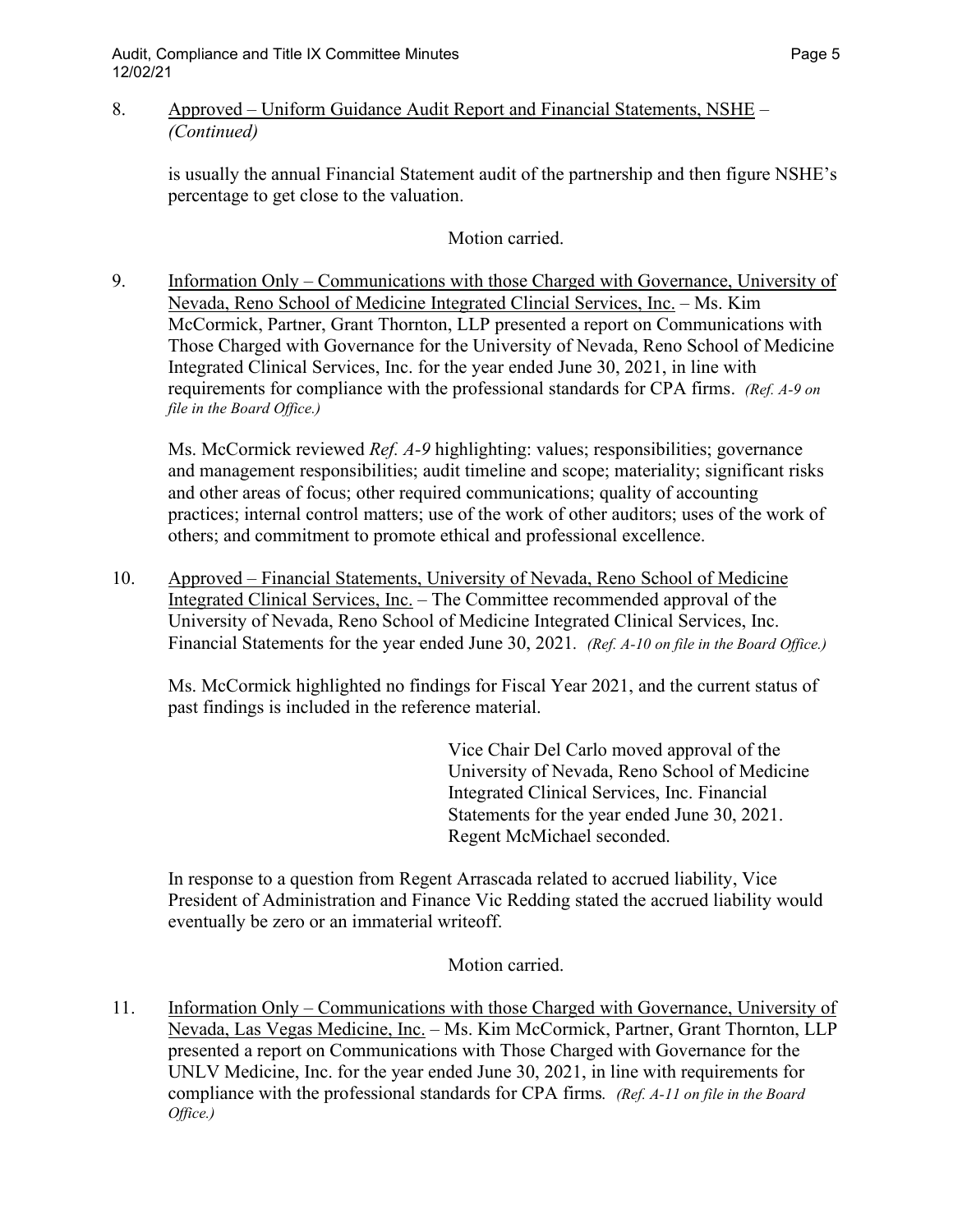11. Information Only – Communications with those Charged with Governance, University of Nevada, Las Vegas Medicine, Inc. – *(Continued)*

Ms. McCormick reviewed *Ref. A-11* highlighting: values; responsibilities; governance and management responsibilities; audit timeline and scope; materiality; significant risks and other areas of focus; summary of misstatements; other required communications; quality of accounting practices; internal control matters; related parties and related party transactions; and commitment to promote ethical and professional excellence.

12. Approved – Financial Statements, University of Nevada, Las Vegas Medicine, Inc. – The Committee recommended approval of the UNLV Medicine, Inc. Financial Statements for the year ended June 30, 2021*. (Ref. A-12 on file in the Board Office.)*

Ms. McCormick reported the Financial Statements are presented fairly in all material respects.

Ms. McCormick highlighted the Financial Statement finding:

• Calculation of allowance for bad debts on patient receivables

Vice Chair Del Carlo moved approval of the UNLV Medicine, Inc. Financial Statements for the year ended June 30, 2021. Regent McMichael seconded. Motion carried.

13. Information Only – Audit, Compliance and Title IX Committee Development – Mr. Matt Unterman, Principal – Advisory Services, Grant Thornton, LLP, and Mr. Matt Lerner, Managing Director, Grant Thornton, LLP presented a PowerPoint and led a committee development workshop and provided general remarks related to Enterprise Risk Management in Higher Education. *(Ref. A-13 on file in the Board Office.)*

Regent Boylan thanked Grant Thornton for the presentation.

In response to a question from Regent Boylan related to changing the culture, Mr. Learner responded he was talking about culture changes within an institution but can be addressed across higher education. Everyone must have the philosophy that everyone is a risk manager, which may require a different way of thinking.

Vice Chair Del Carlo appreciated the presentation.

- 14. Information Only New Business None.
- 15. Information Only Public Comment –

Addison Sorca, CSUN Senator for the Howard R. Hughes College of Engineering and resident of District 7, provided personal experience regarding how UNLV handles sexual harassment and assault cases and requested the Board of Regents take action, so students trust that the Offices of Student Conduct and Title IX will take appropriate action in the future.